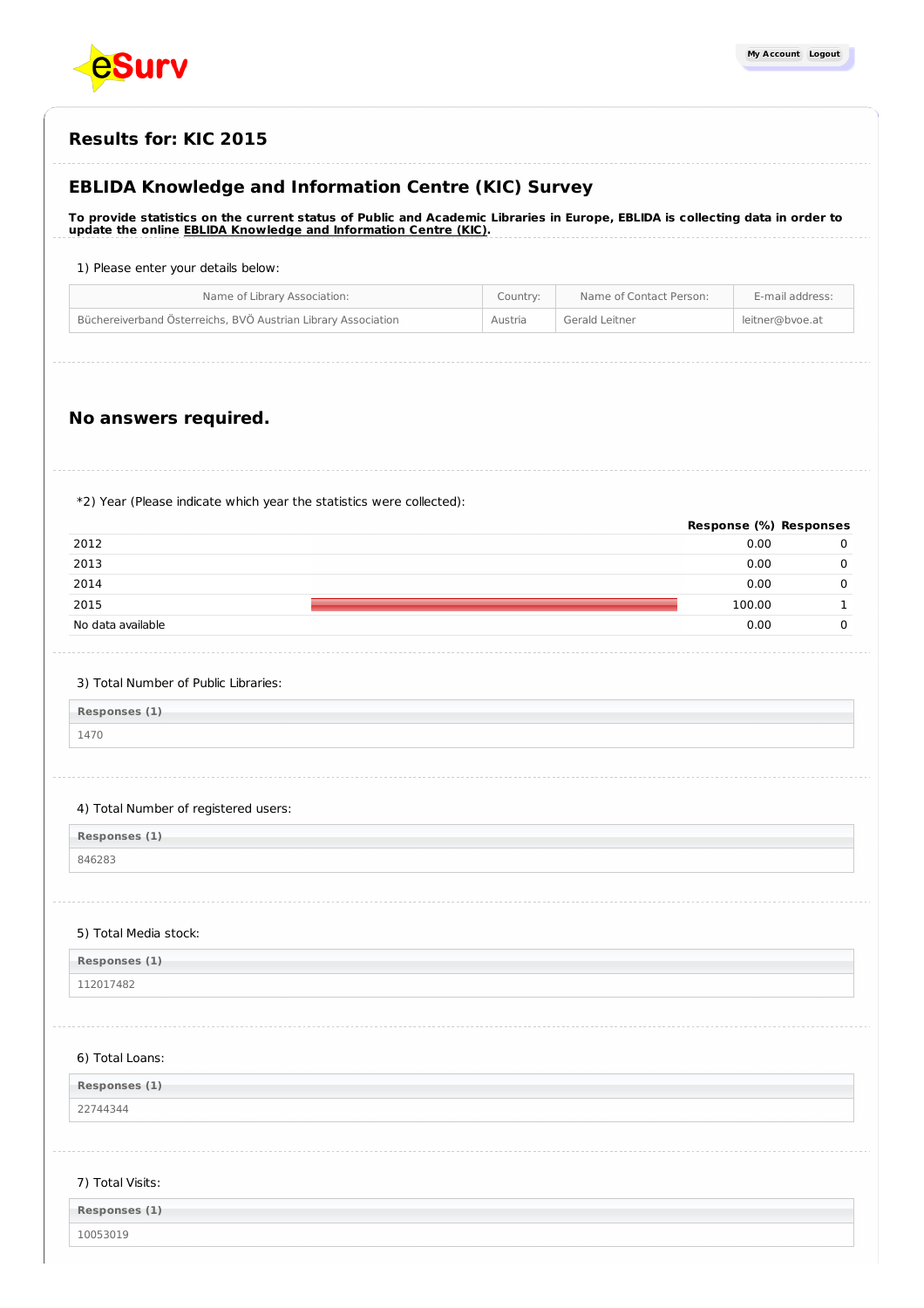| 8) Total Number of staff:                                                                                                                                                                                                                                                     |                        |                  |
|-------------------------------------------------------------------------------------------------------------------------------------------------------------------------------------------------------------------------------------------------------------------------------|------------------------|------------------|
| Responses (1)                                                                                                                                                                                                                                                                 |                        |                  |
| 9.414                                                                                                                                                                                                                                                                         |                        |                  |
| 9) Average of e-resources:                                                                                                                                                                                                                                                    |                        |                  |
| This question has no responses                                                                                                                                                                                                                                                |                        |                  |
| 10) Total e-visits (No. of hits to the websites):                                                                                                                                                                                                                             |                        |                  |
| This question has no responses                                                                                                                                                                                                                                                |                        |                  |
| No answers required.                                                                                                                                                                                                                                                          |                        |                  |
| *11) Year (Please indicate which year the statistics were collected):                                                                                                                                                                                                         | Response (%) Responses |                  |
| 2012                                                                                                                                                                                                                                                                          | 0.00                   | $\mathbf 0$      |
| 2013                                                                                                                                                                                                                                                                          | 0.00                   | 0                |
| 2014                                                                                                                                                                                                                                                                          | 100.00                 | 1                |
|                                                                                                                                                                                                                                                                               |                        |                  |
|                                                                                                                                                                                                                                                                               | 0.00<br>0.00           | 0<br>$\mathbf 0$ |
|                                                                                                                                                                                                                                                                               |                        |                  |
|                                                                                                                                                                                                                                                                               |                        |                  |
|                                                                                                                                                                                                                                                                               |                        |                  |
|                                                                                                                                                                                                                                                                               |                        |                  |
|                                                                                                                                                                                                                                                                               |                        |                  |
|                                                                                                                                                                                                                                                                               |                        |                  |
|                                                                                                                                                                                                                                                                               |                        |                  |
| 2015<br>No data available<br>12) Total Number of Academic Libraries:<br>Responses (1)<br>78<br>13) Total Number of registered users:<br>This question has no responses<br>14) Total Media stock:<br>Responses (1)<br>33599600<br>15) Total Loans:<br>Responses (1)<br>4254800 |                        |                  |
|                                                                                                                                                                                                                                                                               |                        |                  |
| 16) Total Visits:<br>Responses (1)                                                                                                                                                                                                                                            |                        |                  |